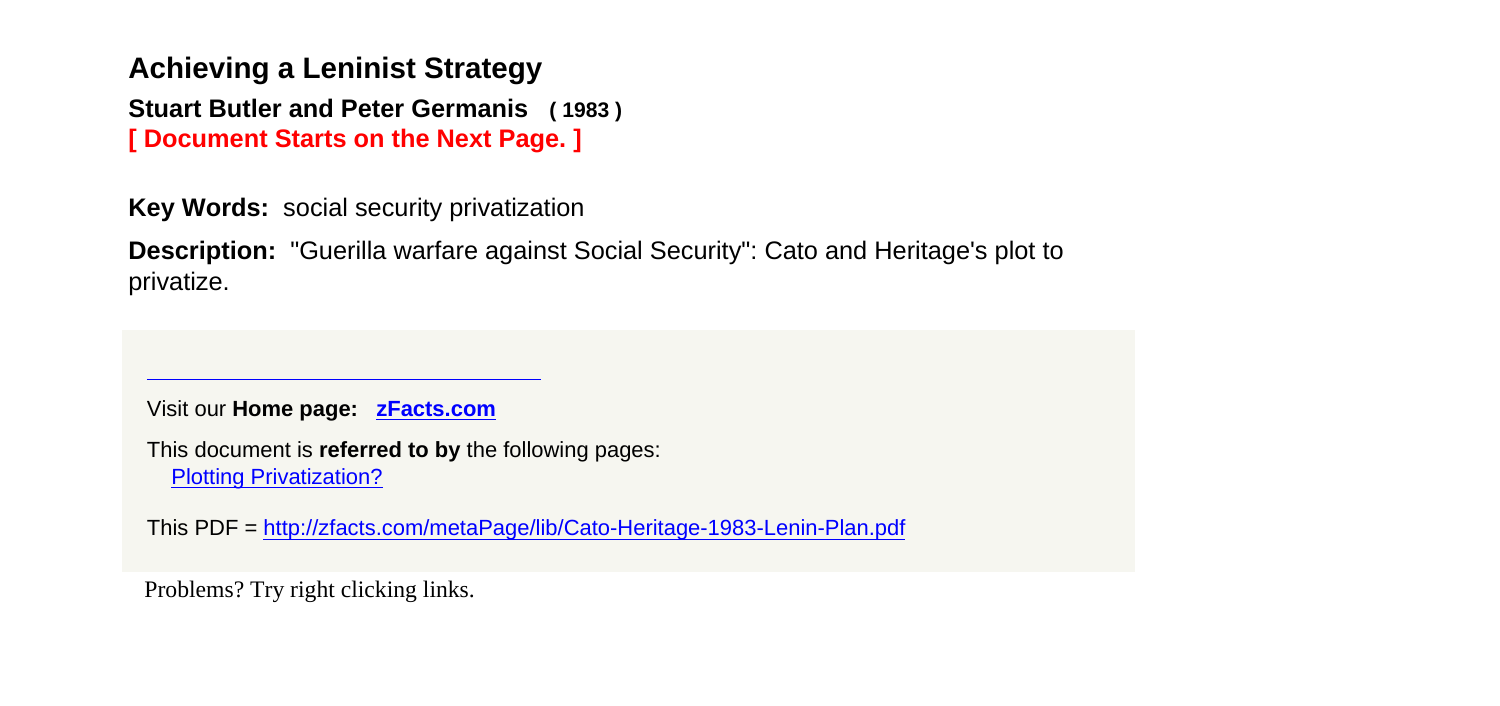# ACHIEVING A "LENINIST" STRATEGY *Stuart Butler and Peter Germanis*

# Introduction

Marx believed that capitalism was doomed by its inherent contradictions, and that it would inevitably collapse—to he replaced by the next stage on the ladder leading to the socialist Utopia.

Lenin also believed that capitalism was doomed by its inherent contradictions, and would inevitably collapse. But just to be on the safe side, he sought to mobilize the working class, in alliance with other key elements in political society, both to hasten the collapse and to ensure that the result conformed with his interpretation of the proletarian state. Unlike many other socialists at the time, Lenin recognized that fundamental change is contingent both upon a movement's ability to create a focused political coalition and upon its success in isolating and weakening its opponents.

As we contemplate basic reform of the Social Security system, we would do well to drawa few lessons fromthe Leniniststrategy. Many critics of the present system believe, as Marx and Lenin did of capitalism, that the system's days are numbered because of its contradictory objectives of attempting to provide both welfare and insurance. All that really needs to be done, they contend, is to point out these inherent flaws to the taxpayers and to show them that Social Security would be vastly improved if it were restructured into a predominantly private system. Convinced by the undeniable facts and logic, individuals supposedly would then rise up and demand that their representatives make the appropriate reforms.

While this may indeed happen, the public's reaction last year against politicians who simply noted the deep problems of the system, and the absence of even a recognition of the underlying problems during this spring's Social Security "reform," suggest that it

Cato Journal, vol. 3, no. 2 (Fall 1983). Copyright © Cato Institute. All rights reserved. Stuart Butler is director of domestic policy studies and Peter Cermanis is a policy analyst at the Heritage Foundation, Washington, D.C. 20002,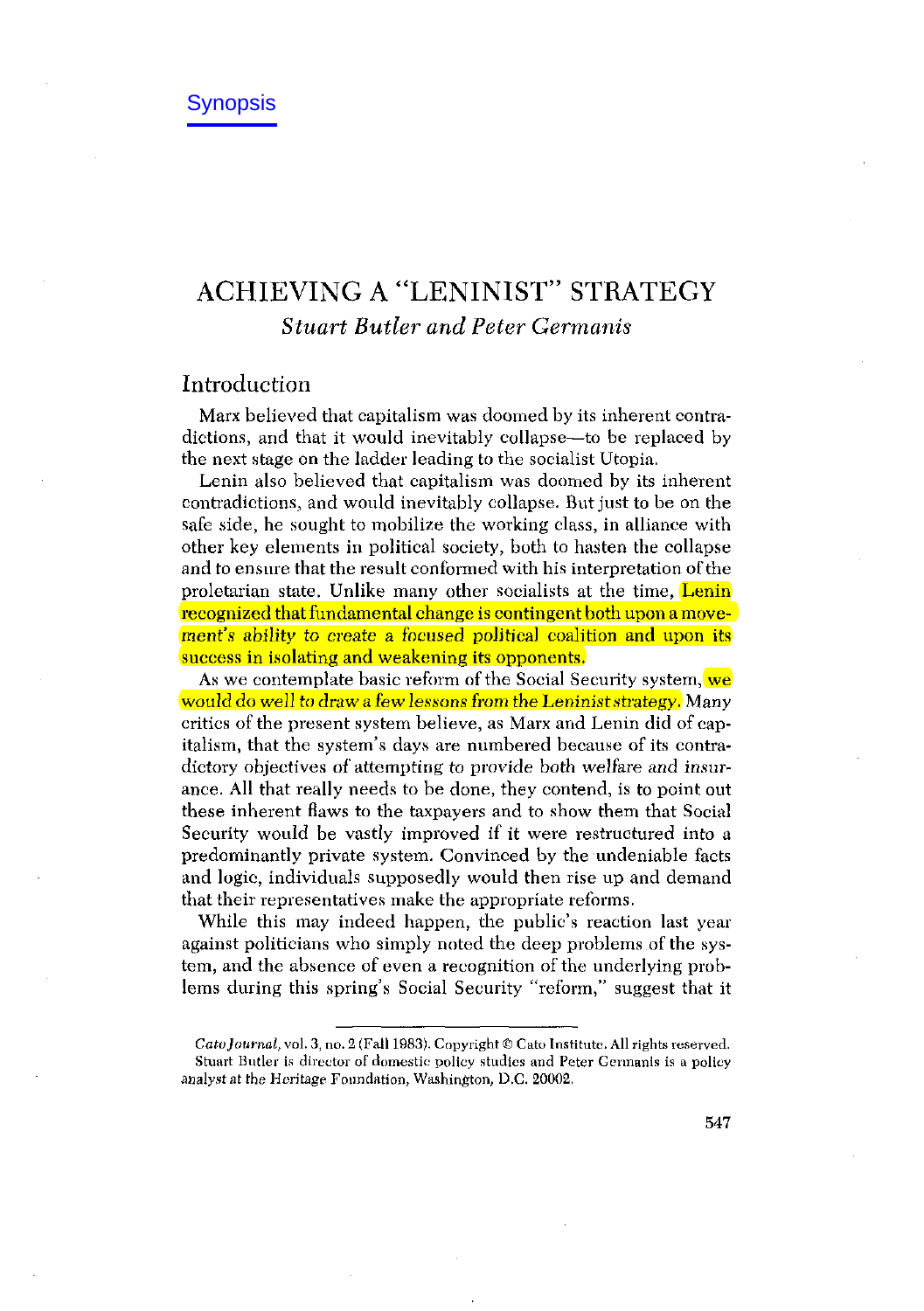will be a long time before citizen indignation will cause radical change to take place. Therefore, if we are to achieve basic changes in the system, we must first prepare the political ground so that the fiasco of the last 18 months is not repeated.

First, we must recognize that there is a firm coalition behind the present Social Security system, and that this coalition has been very effective in winning political concessions for many years. Before Social Security can be reformed, we must begin to divide this coalition and cast doubt on the picture of reality it presents to the general public.

Second, we must recognize that we need more than a manifesto even one as cogent and persuasive as that provided by Peter Ferrara.<sup>1</sup> What we must do is construct a coalition around the Ferrara plan, a coalition that will gain directly from its implementation. That coalition should consist of not only those who will reap benefits from the IRA-based private system Ferrara has proposed but also the banks, insurance companies, and other institutions that will gain from providing such plans to the public.

As we construct and consolidate this coalition, we must press for modest changes inthe laws and regulations designed to make private pension options more attractive, and we must expose the fundamental flaws and contradictions in the existing system. In so doing, we will strengthen the coalition for privatizing Social Security and we will weaken the coalition for retaining or expanding the current system. By approaching the problem in this way, we may be ready for the next crisis in Social Security—ready with a strong coalition for change, a weakened coalition supporting the current system, and a general public familiar with the private-sector option.

# Framework for Reform

Peter Ferrara's "family security plan" provides a sound framework for reform.2 The Ferrara plan resolves the contradiction within the existing system and provides a realistic phase-in process for a private pension plan. Recent efforts to publicize and implement the Ferrara plan, however, only confirm the fact that a successful reform strategy must be designed within a framework of well-understood constraints

Ferrara, *The Family [Security] Plan, pp.* 49—73.

<sup>&#</sup>x27;See Peter]. Ferrara, Social *Security: The Inherent* Contradiction (San Francisco: Cato Institute, 1980); *social Security:Averting theCrisis* (Washiogton, D.C.: Cato Institute, 1982); arid Socia/ *Security Reform: The Family [Security]* Plan (washington, D.C.: Heritage Foundation, 1982).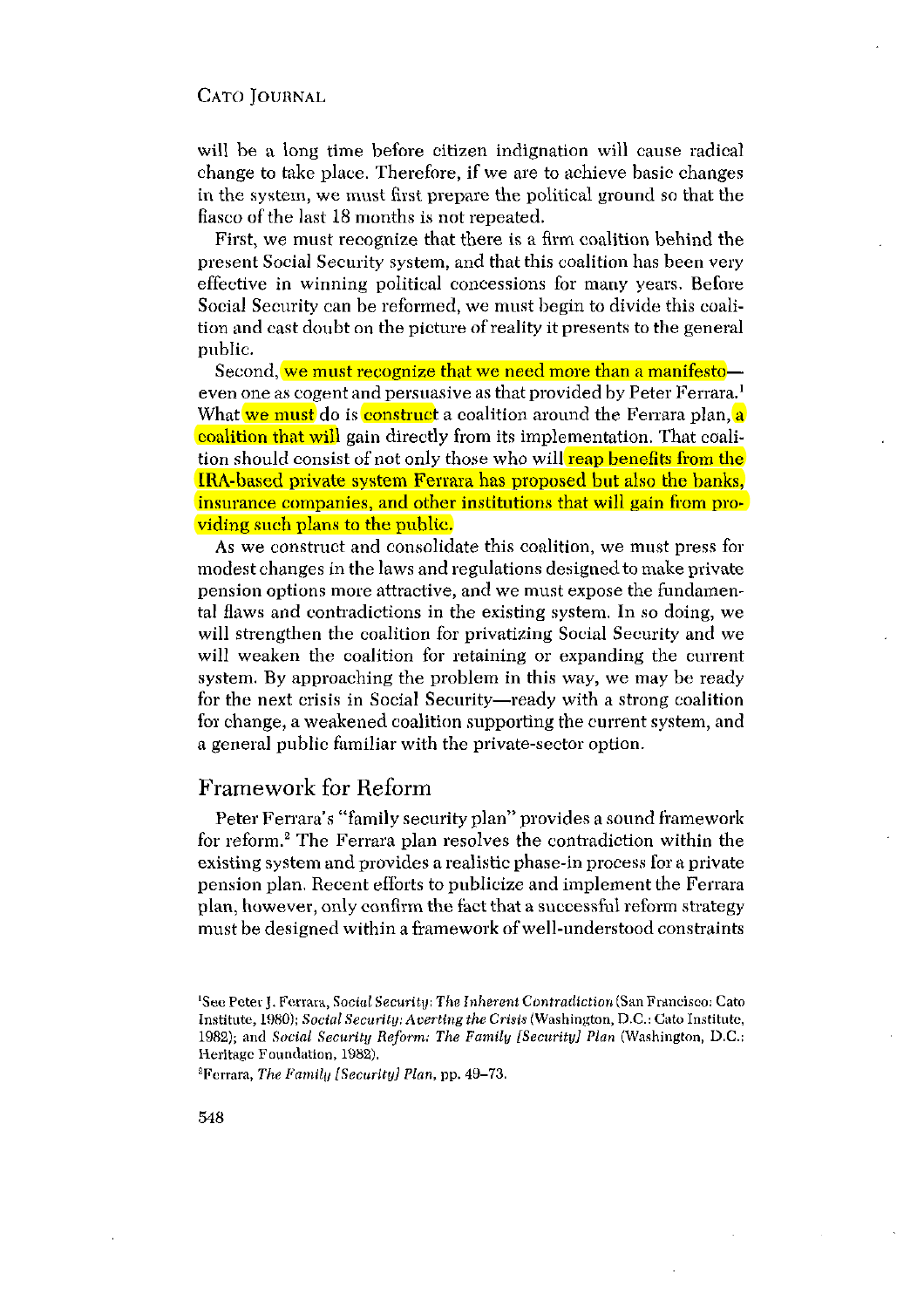and opportunities; otherwise we will fall into the same political traps that have discouraged many a would-be reformer.

In an effort to identify a broad framework for Social Security reform, the Heritage Foundation (1982) gathered various experts, who discussed the essential ingredients of reform. The principles and observations that emerged from that gathering can now be summarized.<sup>3</sup>

#### *Calming Existing Beneficiaries*

The sine qua non of any successful Social Security reform strategy must he an assurance to those already retired or nearing retirement that their benefits will he paid in full. It was irresponsible in the first place for the federal government to promise unrealistic benefits. But it would be even more irresponsible now to break faith with the millions of people who have based their retirement plans on these expected benefits. Instead of spreading widespread panic among our elderly, which will only undermine our efforts to reform the system, we should acknowledge the system's liabilities as a total writeoff.

From a purely political standpoint, it should be remembered that the elderly represent a very powerful and vocal interest group. This power was reflected in the recent bailout plan, which made no effort to address the system's underlying structural problems. One congressman, with disarming frankness, implicitly evidenced that considerable power when he explained his position on Social Security reform: "I have no intention of trying to explain what needs to be done, just give me a vote on something that can save the damn thing until I retire."<sup>4</sup>

The political power of the elderly will only increase in the future. The proportion of the population over 65 will rise steadily, from 11.3 percent today to 18.3 percent by 2030. So any proposal aimed at cutting benefits will face increasingly stiff opposition from the elderly, undermining the prospects for genuine reform. Any plan to change the system must therefore he neutral or (better still) clearly advantageous to senior citizens. By accepting this principle, we may succeed in neutralizing the most powerful element of the coalition that opposes structural reform.

#### *Educating the Public*

A second prerequisite for reform is to improve the public's understanding of the current program. During the recent financing crisis,

<sup>&</sup>lt;sup>3</sup>For an edited transcript of that conference, sec Peter Germanis and John Palffy, eds., *Rebuilding* Social Security, Heritage Lectures 18 (washiogton, D.C.: Heritage Foundation, 1982).

Rep. Marvin Leath (D-Tex.) quoting one of his colleagues in "Social Security Expedieocy," Washington *Times,* March 23, 1983.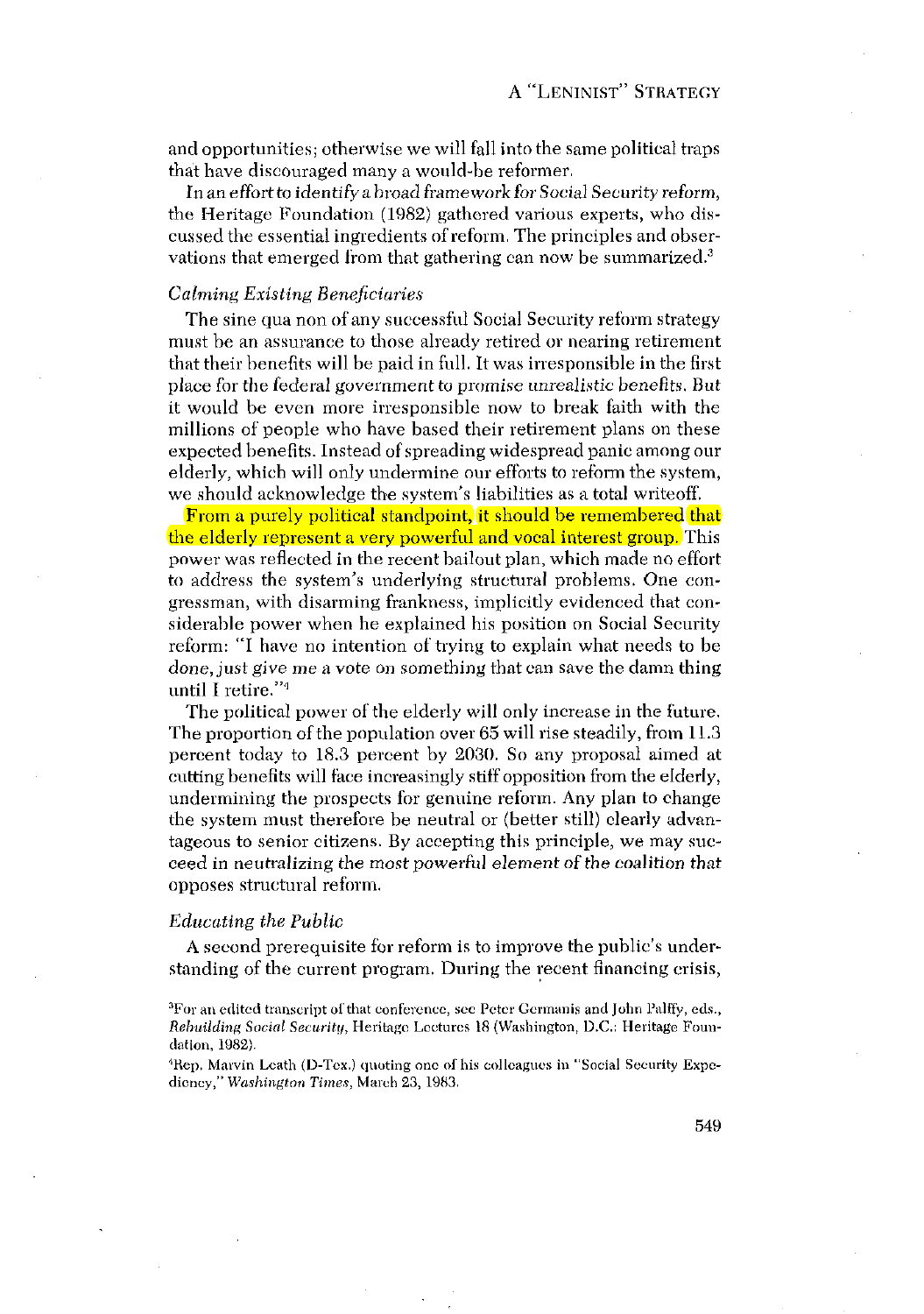**there** was **only a** vague **awareness among the** generalpopulation **that the system** was **in serious trouble; the** true nature**ofthe problem** and **the** proposed reforms **were** understood**by** very **few** Americans.

**A comprehensive** program **of economic education must confront people with the factsabout** Social Security and**theproblems it** faces. **The** many myths **surrounding the system must be** dispelled, **espe cially the popular belief**that **Social Security is an "Insurance"** pro**gram financed by "contributions"** that**provide an "earned annuity." That many have come to rely on Social Security as their major or sole means ofsupport, not** realizing **that it** was originally **intended only to supplement other sourcesofretirement income, is apparentfrom <sup>a</sup> reading of the popular press. Over the years, the** program has **become surrounded bya cloak of**demagoguery and**misinformation, woven by political leaden and interest groups seeking to** further **their** own **ends. Ifthe public is everto support real Social** Security **relbrm,this cloak must be removed.**

#### *Recognizing Successful Alternatives*

**Despite** the unwillingness of Congress to undertake or even con**sider real** reform, **the public** has **shown a great deal of interest in private** alternatives to Social Security. **In a poll conducted by the Sindlinger** Company **for the** Heritage **Foundation, for instance, a** m~ority**ofpeople surveyed said that they would favor a voluntary system. Even** more people expressed the view that the private sector **would** be a more efficient vehicle than Social Security for providing **pension benefits. The recent upsurge in** savings **put Into Individual Retirement** Accounts **(IBM) is further testimony to the public's enthusiasm for privatepension plans. A NewYork Times/CBS News poll** suggested **that Americans had invested about** \$30 **billion in tax**free **IRAs for the 1982 tax year, which is much** higher **than the** Treasury **Department had estimated. According to the poll, nearly one out of every five employed** adults had opened **an account by early April.**<sup>5</sup> Extending this option as an alternative to Social Security **could both Increase savings** and provide **funds for long-term** capital **investments.**

**A** restricted **private option is now** being **tried in** Great **Britain.** Britain has atwo-tier **retirement benefit system** made **up ofa mandatory basic pension plan** and an earnings-related**pension.** It **is possible, however, to opt out ofthe** earnings-related **pension (but** not **the basic pension). The employer has the legal** responsibility **of**

**<sup>&#</sup>x27;Robert£** Bennctt~**"IJLA.s a Hit** with Taxpayer," *New* York *tines,* **April 15, 1983,** p. **Dl.**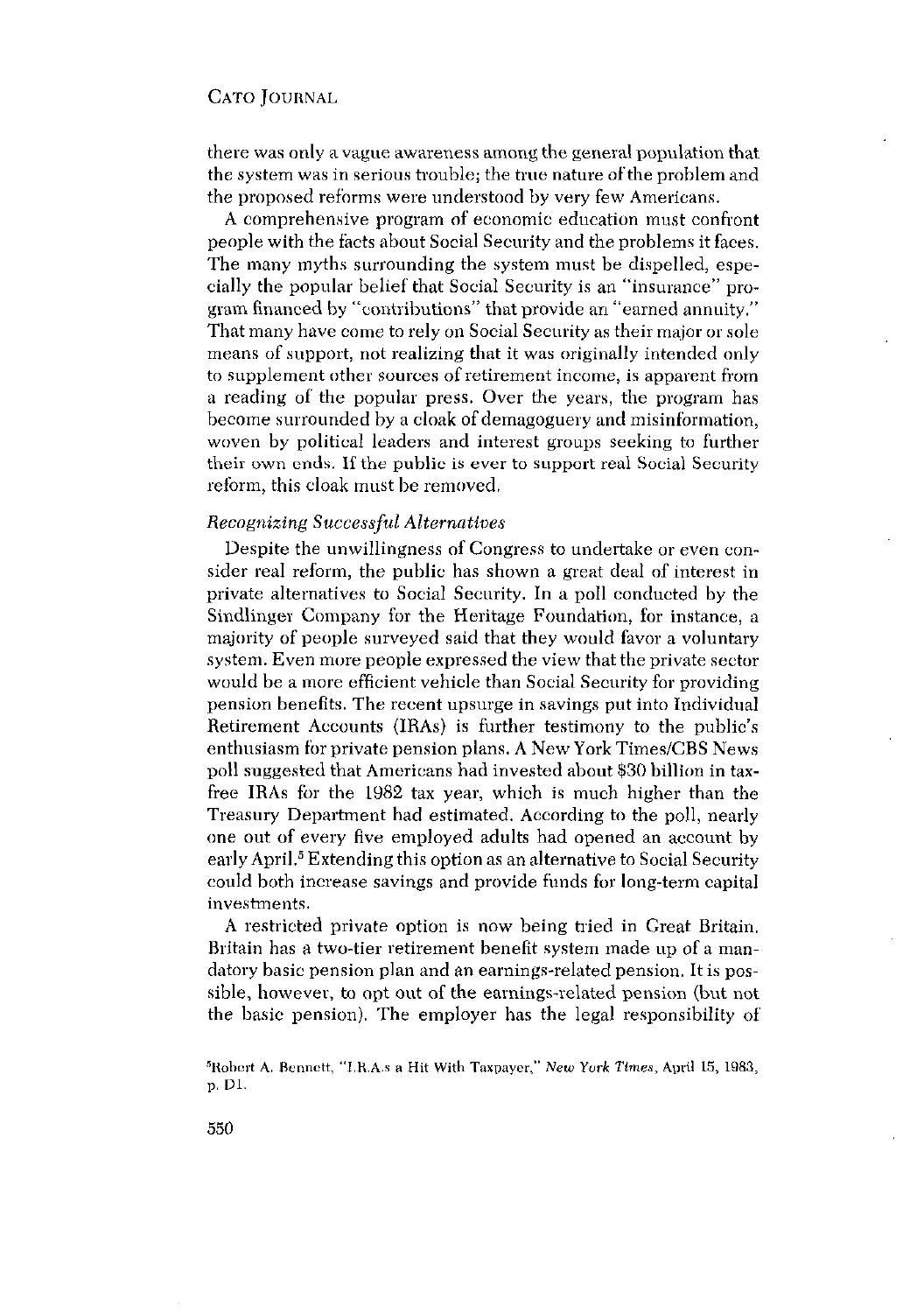## A "LENINIST" STRATEGY

making the decision to allow the employees to contract out of the plan. If an employer does decide on the contracting-out option, he is required to provide private pension benefits **at** least equal to those in the government program. This contracting-out scheme for the second tier has enjoyed a great deal of success. Since 1978, when it was fully initiated, nearly 45 percent of all British workers have enrolled in private pension programs.

The British system indicates that many employees are willing to choose a private retirement option in preference to a governmentguaranteed plan. It also indicates that workers are willing to pay a price to leave Social Security. British workers who opt out of the earnings-related element of Social Security do not obtain a reduction inpayroll taxes that is equal to the benefits they forgo. In other words, those who opt out still pay some tax to support existing and future beneficiaries of the government system.

According to John Goodman, the payroll-tax reduction available to those who contract out is carefully designed to be jnst large enough to encourage enough workers to opt out (thereby reducing future liabilities), while ensuring that these workers still provide considerable tax revenue to subsidize existing beneficiaries.6 It does seem that the price people are willing to pay to leave Social Security is substantial. Perhaps in the United States it is large enough that those wishing to leave the system can cover a large part of its current obligations to beneficiaries while it still enables a high proportion of workers to opt out, thus reducing the system's future obligations.

# **A** Plan of Action

The background issues discussed above suggest a political strategy to achieve basic reform of the Social Security system in the fashion suggested by Peter Ferrara. There are two main elements to this strategy.

The first element consists ofa campaignto achieve small legislative changes that embellish the presentIRA system, making it in practice a small-scale private Social Security system that can supplement the federal system. As part of this campaign, the natural constituency for an enlarged IRA system must be identified and welded into a coalition for political change. If these objectives are achieved, we will meet the next financial crisis in Social Security with a private alternative ready in the wings—an alternative with which the public is familiar and comfortable, and one that has the backing of a powerful political force.

e<br><sup>6</sup>John Goodman, "Lessons From Abroad," in Germanis and Palffy, pp. 23–31.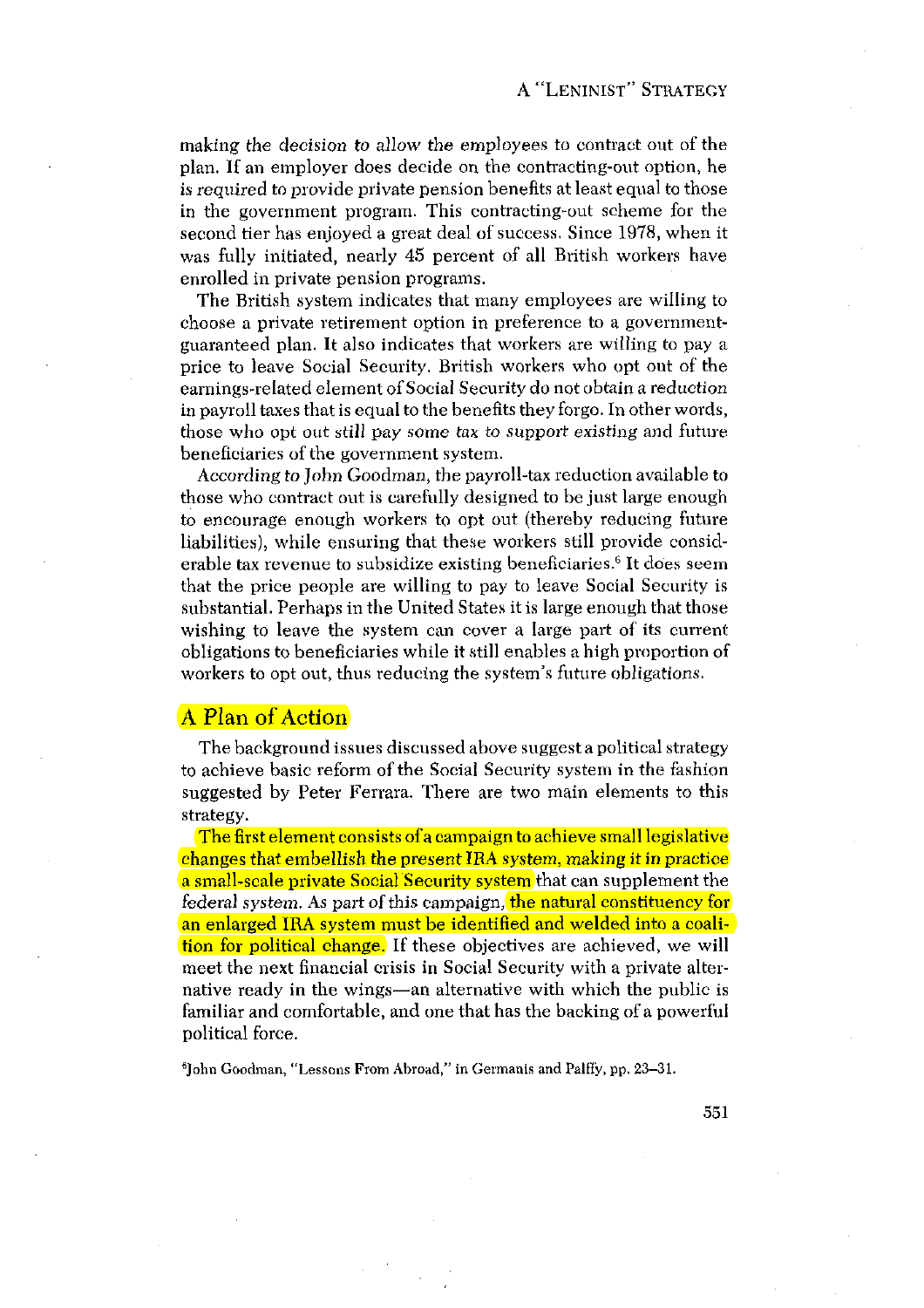#### guerrilla warfare

The second main element in our reform strategy involves what one might crudely call guerrilla warfare against both the current Social Security system and the coalition that supports it. An economic education campaign, assisted by modest changes in the law, must be undertaken to demonstrate the weaknesses of the existing system and to allow it to be compared accurately (and therefore unfavorably) with the private alternative. In addition, methods of neutralizing, buying out, or winning over key segments of the Social Security coalition must be explored and formulated into legislative initiatives, The objective of this element of the strategy complements the first. The aim is to weaken political support for the present system when the next financial crisis appears. This two-pronged strategy will now be considered in more detail.

# Creating a Private Model

#### *Expanding IRAs*

IRAs are a powerful vehicle for introducing a private Social Security system. They are extremely popular with the public. No politician wishing to be reelected would even suggest that the tax deduction for IRAs should he eliminated. Building on this strong political support, proponents of a private Social Security system should press for an extension of the deduction. No doubt Congress would find it difficult to reject proposals designed to allow workers to provide a more secure retirement for themselves.

The aim should be to secure legislation that not only indexes the basic IRA deduction and makes it available to all (including nonworking spouses) but also allows people to take a much larger IRA deduction if it is used to purchase old-age health insurance, disability insurance, or other benefits now available through Social Security. Ideally, this "super IRA" would be close to that of the Social Security system in both size and structure. As the payroll-tax rate increases, the maximum tax-deductible contribution to an IRA should increase to the same cash level. Similarly, the prescribed allocation of an IRA among retirement income, health insurance, and other uses should reflect the equivalent allocation of the Social Security tax.

The reason for designing a "super IRA" law with these restrictions is purely political. Expanding the IRA system in this way would make it a private prototype of Social Security. People could then compare the two alternatives. The public would gradually become more familiar with the private option, and would no doubt view it as a parallel system. If that did happen, it would be far easier than it is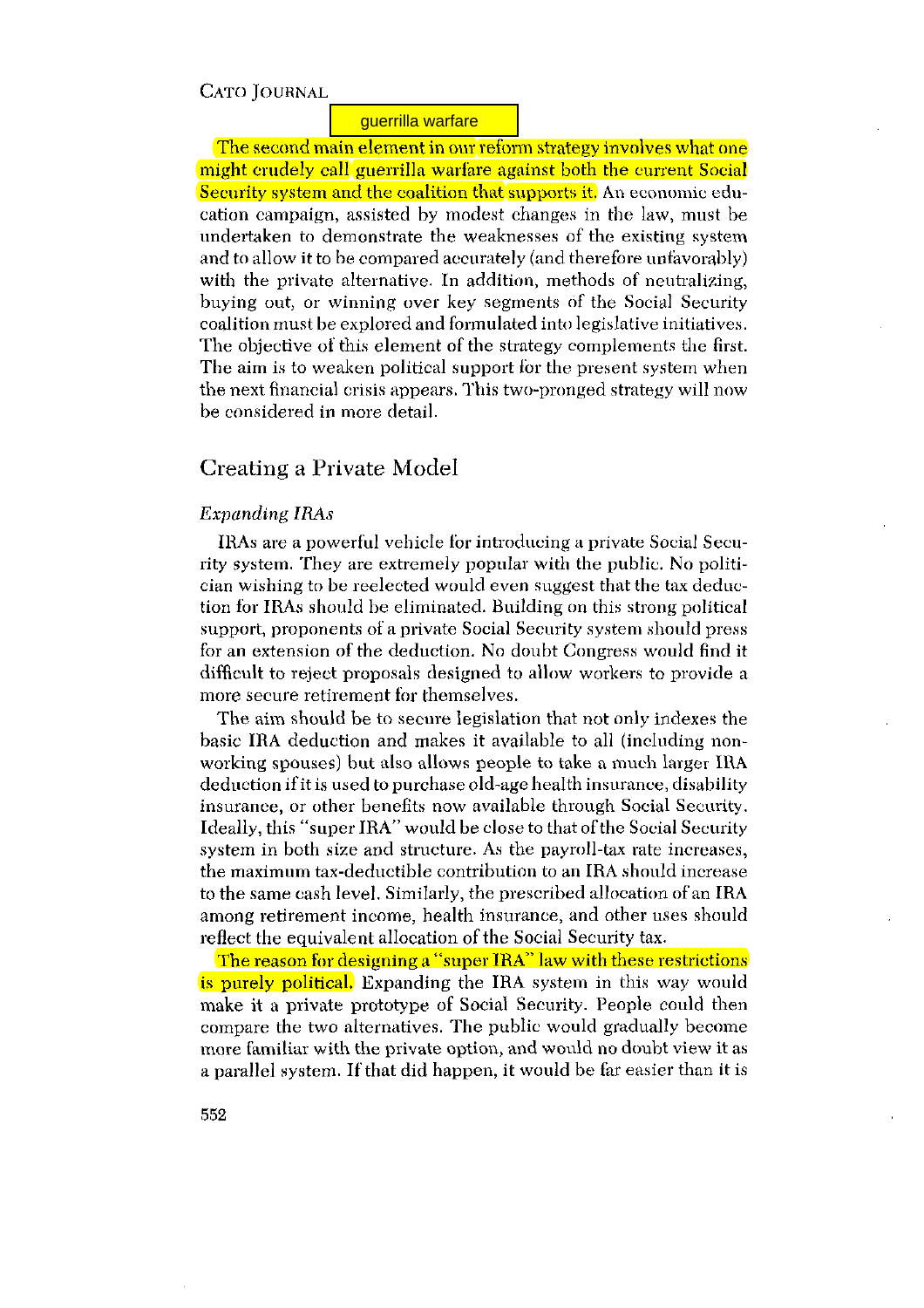now to persuade people to adopt the private plan as their principal source of old-age insurance and retirement income.

#### *Coalition Building*

Building a constituency for Social Security reform requires mobilizing the various coalitions that stand to benefit from the change. Such a constituency is already extensive, but mobilizing it could become a self-generating process. If an extension in the IRA system is achieved, for instance, it will expand the natural self-interest constituency by making IRAs more attractive to more people. This wider constituency will then be better able to achieve further extensions that in turn will further expand the constituency. This self-generating process in the private sector is identical to the political process that has forced programs inthe public sector to grow and serve ever larger constituencies.

The **business community, and financial institutions** in particular, would be an obvious element in the constituency. Not only does business have a great deal to gain from a reform effort designed to stimulate private savings, but it also has the power to be politically influential *and* to be instrumental in mounting a public education campaign. This influence was clearly demonstrated in the fight to repeal withholding on interest and dividend income. The banking industry's ability to lobby and garner support for the repeal effort led many in Congress to reverse their earlier votes. Financial institutions, likewise, have been extremely effective in marketing various types of savings plans, such as All-Savers Certificates and IRAs, thereby building up public acceptance of these innovations.

Interest groups concerned with Social Security reform can be divided into the young, the middle-aged working population, and the retired or those nearing retirement. Of these, the young are the most obvious constituency for reform and a natural ally for the private alternative. The overwhelming majority of people in this group have stated repeatedly that they have little or no confidence inthe present Social Security system. Discontentment will only grow as the taxes needed to support the system continue to rise, and as the prospects for a reasonable return on one's "contribution" continue to fade.

Despite misgivings about Social Security, however, the young have yet to have a significant impact on the political process as it relates to reform measures, It is imperative, therefore, that they be informed about the problems inherent inthe current system and that they be organized behind the private alternative.

Clearly, an important thread running through the entire strategy is education. An education campaign is needed to gain the support of

553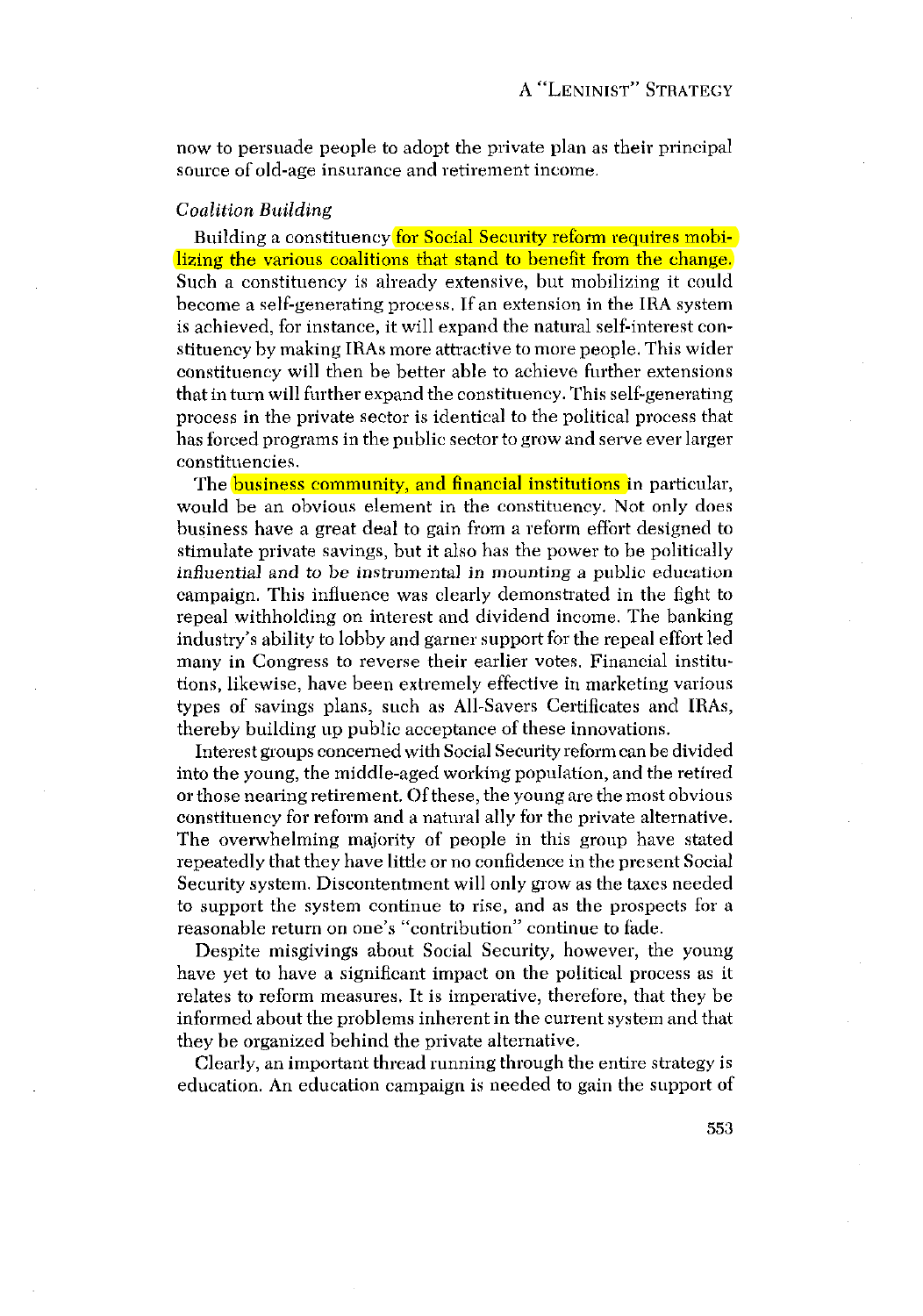key individuals in the media as well as to win over vital constituencies for political reform. The banking industry and other business groups that can benefit from expanded IRAs must he encouraged to play a central role in educating the public about the benefits of the private plan. They can do this both through their commercial advertising and through public relations.

# Weakening the Opposition

#### *Individual* Accounts

To emphasize how unfavorably Social Security compares with the private alternative, the Social Security Administration should be required to establish an individual account for each person participating in the program. Furthermore, each person should be provided with an annual statement showing how much he has paid into the system and what benefits he can expect to receive. Individuals could then compare their returns from private investment with their returns under Social Security. Such a scheme would illustrate in cold numbersjust what the programmeans for different individuals, and would help reveal the inter- and intragenerational distribution that occurs under the current system. The retired population might then come to realize that they have not purchased an earned annuity but instead are receiving a tremendous welfare subsidy. Younger workers, on the other hand, would see just how much of a loss they are taking by participating in the program. This mechanism fbr demonstrating the individual gains and losses that occur under Social Security is a key step in weakening public support for the present system.<sup>7</sup>

The technology for creating a reporting system already exists. Using it simply requires an improvement in the computer system of the Social Security Administration. The SSA, however, undoubtedly would claim that the enormous cost and complexity of such a system would prevent it from providing what would be highly embarrassing information. Fortunately, there are private-sector companies, such as Accucomp Financial Services, that are willing to compile the necessary information from an employee's tax returns for a very modest fee. (Accucomp does it for **\$35)8** The SSA could be required to contract out the service tosuch companies, or taxpayers could receive a tax credit for arranging it themselves,

<sup>7</sup> Anthony Pcllcchio and Gordon Goodfellowhave ealculatcd these in"Individual Gains andLosses From Social Sceurity beforeand after the 1983 Amcndmcnts," *Gato Journal* 3 (Fall 1983): 417—42.

<sup>&#</sup>x27;See Accucomp's ad in the 1983 edition of *Money Guide* (puhlished by the editors of *Money),* p. 61.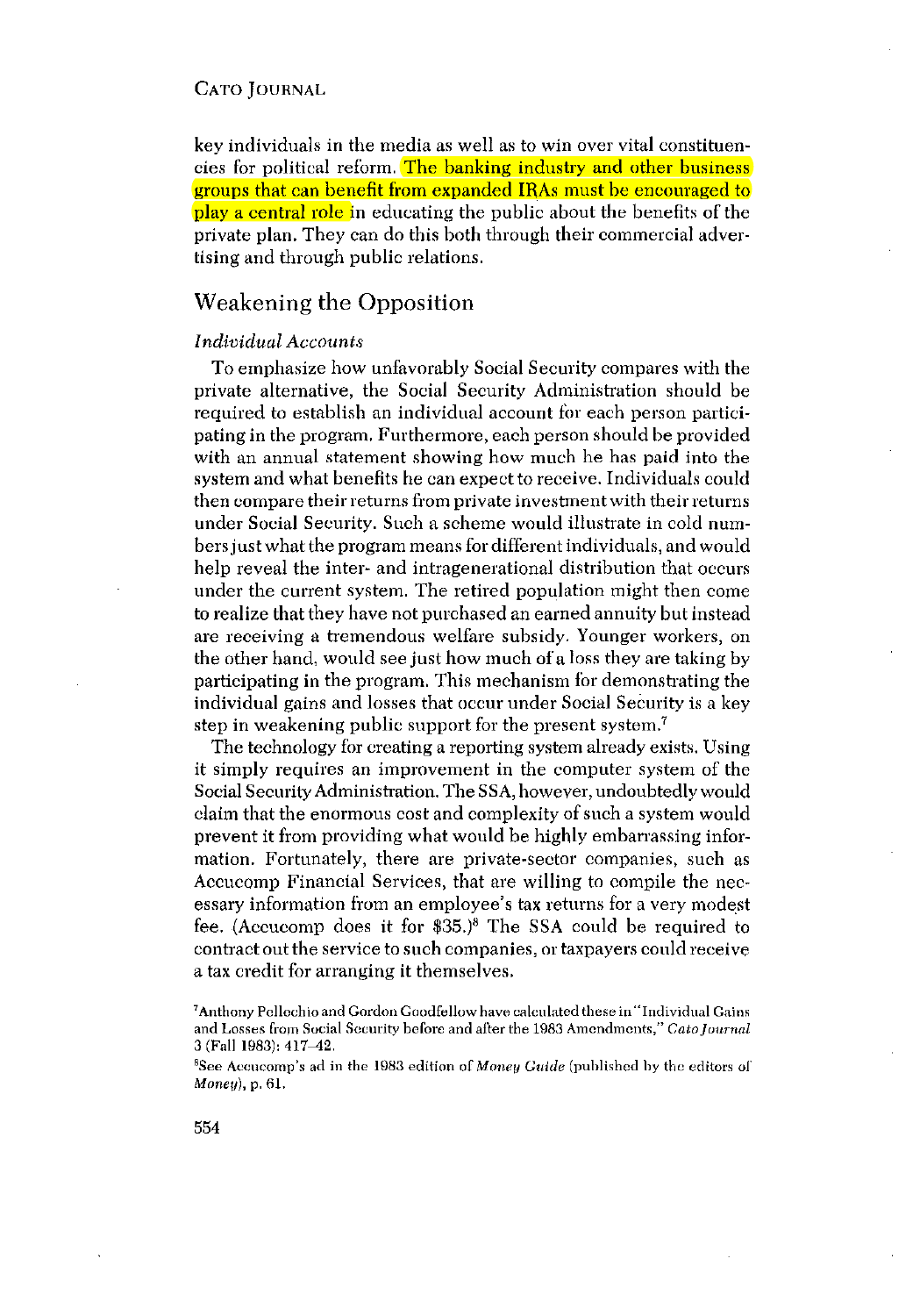#### *Detaching Supporters of Social Security*

The final element of the strategy must be to propose moving to a private Social Security system in such a way as to detach, or at least neutralize, segments of the coalition that supports the existing system. A necessary step toward this objective is to honor all outstanding claims on the current system. Without such a commitment, we can never overcome the political opposition to reform, because the retired (or nearly retired) population will continue to strongly oppose any package that threatens to significantly reduce their benefits. Retaining the obligation to fund existing liabilities, however, will necessarily place constraints on the mechanisms that can be used to move the country towards a private system.

The problem of implementing a private system makes the British model particularly attractive. It is clear, in Britain at least, that workers are quite prepared to make some payments into Social Security (even though they will not receive benefits), provided they acquire the right to escape from a governmentally operated retirement system in which they have little confidence. We should consider, therefore, modifying Peter Ferrara's phase-in plan.°

Under Ferrara's plan, workers would be allowed to invest part, and eventually all, of the money they now pay into Social Security in expanded IRAs, in return for a corresponding reduction in their future Social Security benefits. Under our proposed modification, workers who choose to opt out of the system would not only lose their corresponding future benefits but would even have them reduced somewhat further for the privilege of getting out of Social Security. This added reduction in benefits could be viewed as a tax that would be used to pay off the system's remaining obligations.

An interim "opting-out tax" hardly conforms with the principles of fairness; yet it makes good political sense. If the support for leaving Social Security is as great as it seems, then it is unlikely that the level of contracting out will be significantly reduced by requiring workers tomake some payment into the system while they withdraw and lose benefits (assuming, for the sake of argument, that they ever would have received those benefits!). But the opting-out tax would have important political advantages. It would serve to calm the fears of the elderly, because the net phase.out losses to the Social Security fund would be smaller under opting out than under the Ferrara plan, for virtually the same reduction in future liabilities. Hence, under

<sup>9</sup>We refer specifically to Ferrara's "family security plan," as discussed in *The Family (Security] Plan,* pp. 49—73.